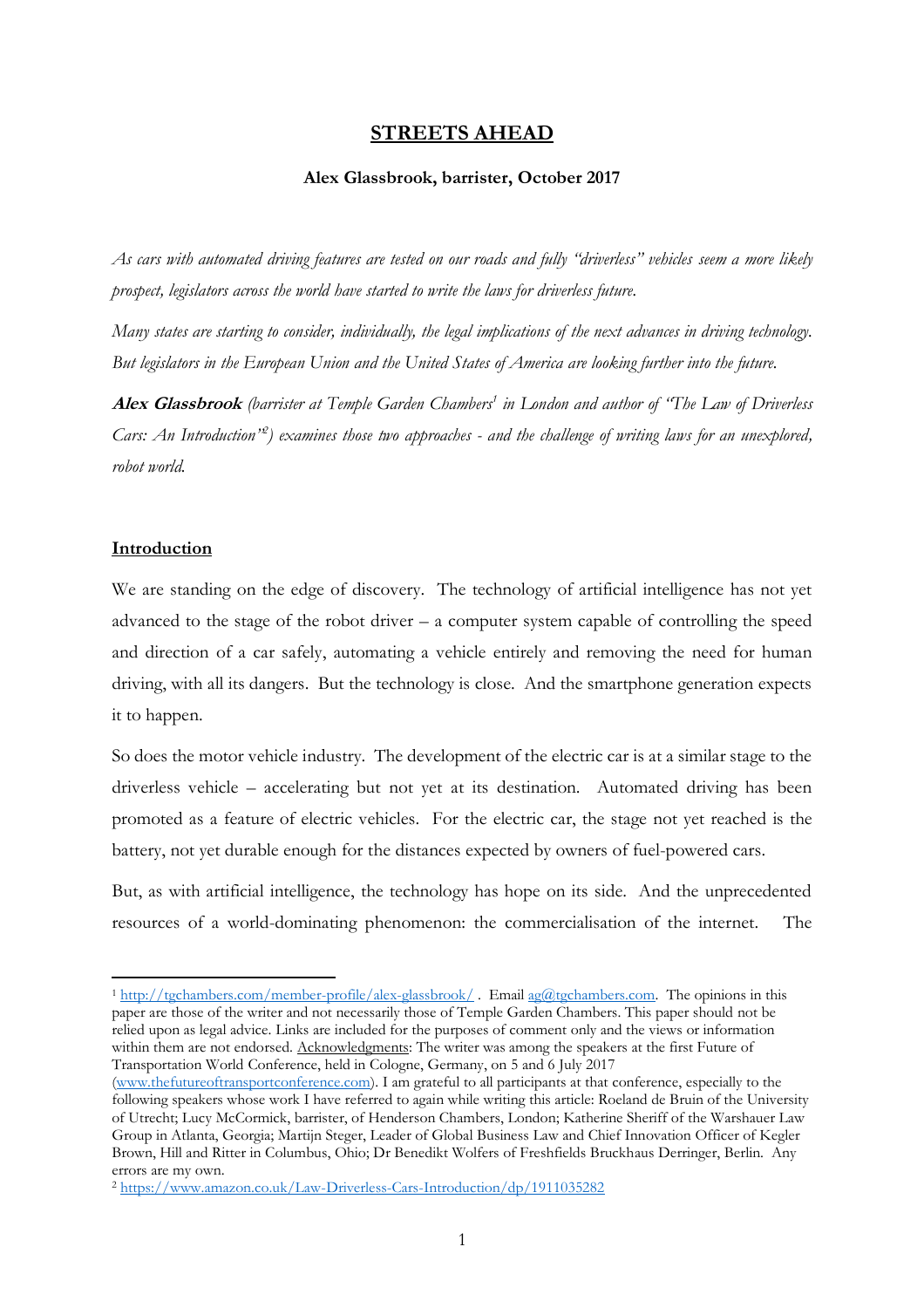internet has expanded and accelerated access to consumer goods and services, creating new services and leaving others obsolete.

The "Internet of Things"- the network of connected devices constantly absorbing and exchanging information - will include driverless cars. The autonomous vehicle ("AV") industry is well-fuelled and already racing. In the race to dominate that market, the finish line is coming into sight. Recent experience – of smartphones, in particular – suggests that the race to sell a fresh technology could end in sudden, bursting sprint.

So regulators are watching the race attentively, even nervously. Worldwide, lawmakers are seeing both the ways in which this precocious technology might need to be restrained (to limit the risks of physical injury and of the exposure of users' private data) and how regulation might realise the technology's advantages.

This article describes the work of some of those lawmakers - and their dilemma. Should they attempt prophecy and legislate pre-emptively for fully driverless vehicles? Or should they stand back and watch, making the occasional adjustment as technology advances through stages of automation, but risk the sudden arrival of a driverless technology, for a time beyond legal control?

There is material enough in this subject for a book. Germany and the United Kingdom are among the countries writing national laws for autonomous vehicles (eg. Germany's amendment to its Road Traffic Act in May 2017 and the UK's Automated and Electric Vehicles Bill<sup>3</sup>).

But those measures would not reach as far into the future - to regulate the development of fully driverless vehicle technology into maturity - as would the proposed European and American laws (the British bill proposes shorter-term changes, chiefly to confirm the application of the UK's compulsory motor insurance model to automated vehicles<sup>4</sup>; the amendment to the German law still assumes the presence of a human driver, who might intervene to prevent an accident). And the British bill is essentially reactive - to liability and insurance questions where accidents have already occurred. The E.U and U.S legislatures propose a longer-term, preventive approach to safety concerns.

<sup>3</sup> The text of which was published on 18 October 2017, as this article was going to press. See <https://services.parliament.uk/bills/2017-19/automatedandelectricvehicles/documents.html>

<sup>4</sup> See, at the same link, the October 2016 UK government impact assessment which described the insurance problem ("*UK law requires the driver to be insured, so when the driver uses automated mode, gaps would emerge in the insurance framework, making it difficult and time consuming for victims to claim compensation*") HMG's preferred solution: to "*Extend compulsory motor vehicle insurance (Part 6 of the Road Traffic Act 1988) to include the use of AVs, and establish a 'single insurer' model, where an insurer covers both the driver and the AV technology, without prescribing how this will work in practice*".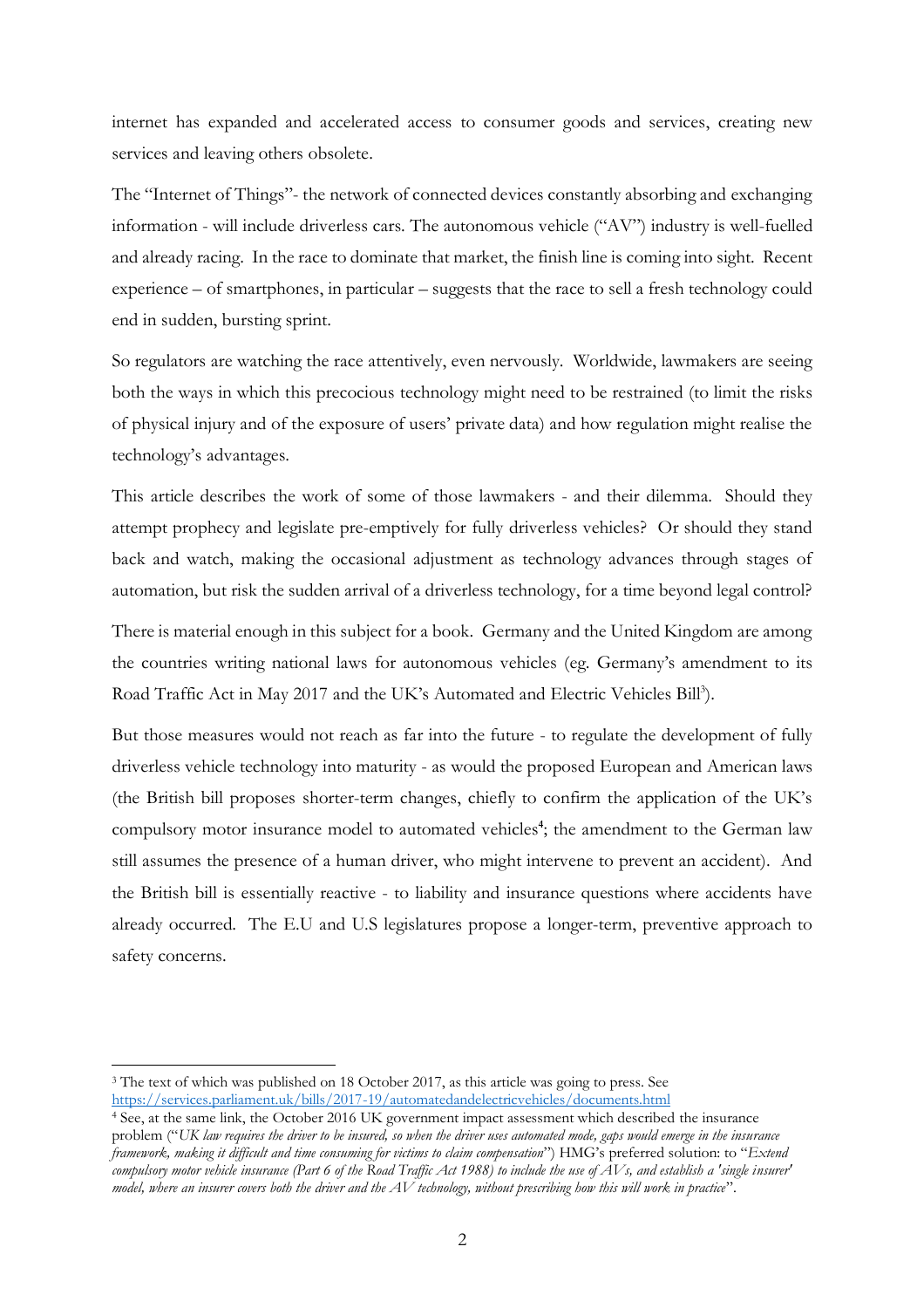So in this article I shall focus upon the European Union's and the United States' approaches. Neither is yet in force as law.

### **The Regulators' Dilemma**

 $\overline{a}$ 

The European Parliament puts the central problem this way:

"*… the more autonomous robots are, the less they can be considered to be simple tools in the hands of other actors (such as the manufacturer, the operator, the owner, the user, etc.); … this, in turn, questions whether the ordinary rules on liability are sufficient or whether it calls for new principles and rules to provide clarity on the legal liability of various actors concerning responsibility for the acts and omissions of robots where the cause cannot be traced back to a specific human actor…*" 5

Two types of harm are risked by driverless road vehicles. The risk of physical injury is familiar from a century of motor-propelled, human-driven vehicles. While reducing that risk, autonomous vehicles, connected to networks, raise the further risks of financial and reputational harm through the potential insecurity of users' data.

Added to that sense of insecurity is the uncertainty as to which laws might apply. The machine capable of human intelligence (including human-like intuition) does not yet exist. We have not grappled with the questions of responsibility that might flow from it. Whether a robot could be responsible for its own actions is the stuff of gothic and science fiction<sup>6</sup>. In terms of current law, driverless vehicles sit in the gaps between current legal principles (such as the laws of product liability). And even the shapes of the gaps are not clear.

Which regulatory approach should society take? Should we prescribe a scheme of rules, comprehensively, to try to give reasonable certainty to the public and to industry? Or should we regulate loosely, mainly by guidance and by making as few hard rules as possible, in an attempt to support flexible development?

Laws are starting to emerge. Arguably the two most active legislators – the European Parliament and the U.S. Congress – are moving towards a comprehensive and more far-seeing approach, laying out the rules for driverless technologies before the technologies arrive. Those two legislators

<sup>5</sup> European Parliament's Report with recommendations to the Commission on Civil Law Rules on Robotics, 27 January 2017, report A8-0005/2017 (the "JURI report")at [http://www.europarl.europa.eu/sides/getDoc.do?pubRef=-//EP//NONSGML+REPORT+A8-2017-](http://www.europarl.europa.eu/sides/getDoc.do?pubRef=-//EP//NONSGML+REPORT+A8-2017-0005+0+DOC+PDF+V0//EN) [0005+0+DOC+PDF+V0//EN](http://www.europarl.europa.eu/sides/getDoc.do?pubRef=-//EP//NONSGML+REPORT+A8-2017-0005+0+DOC+PDF+V0//EN)

<sup>6</sup> Eg. Mary Shelley's Frankenstein (1818) and Isaac Asimov's Robot stories (written between 1939 and 1985).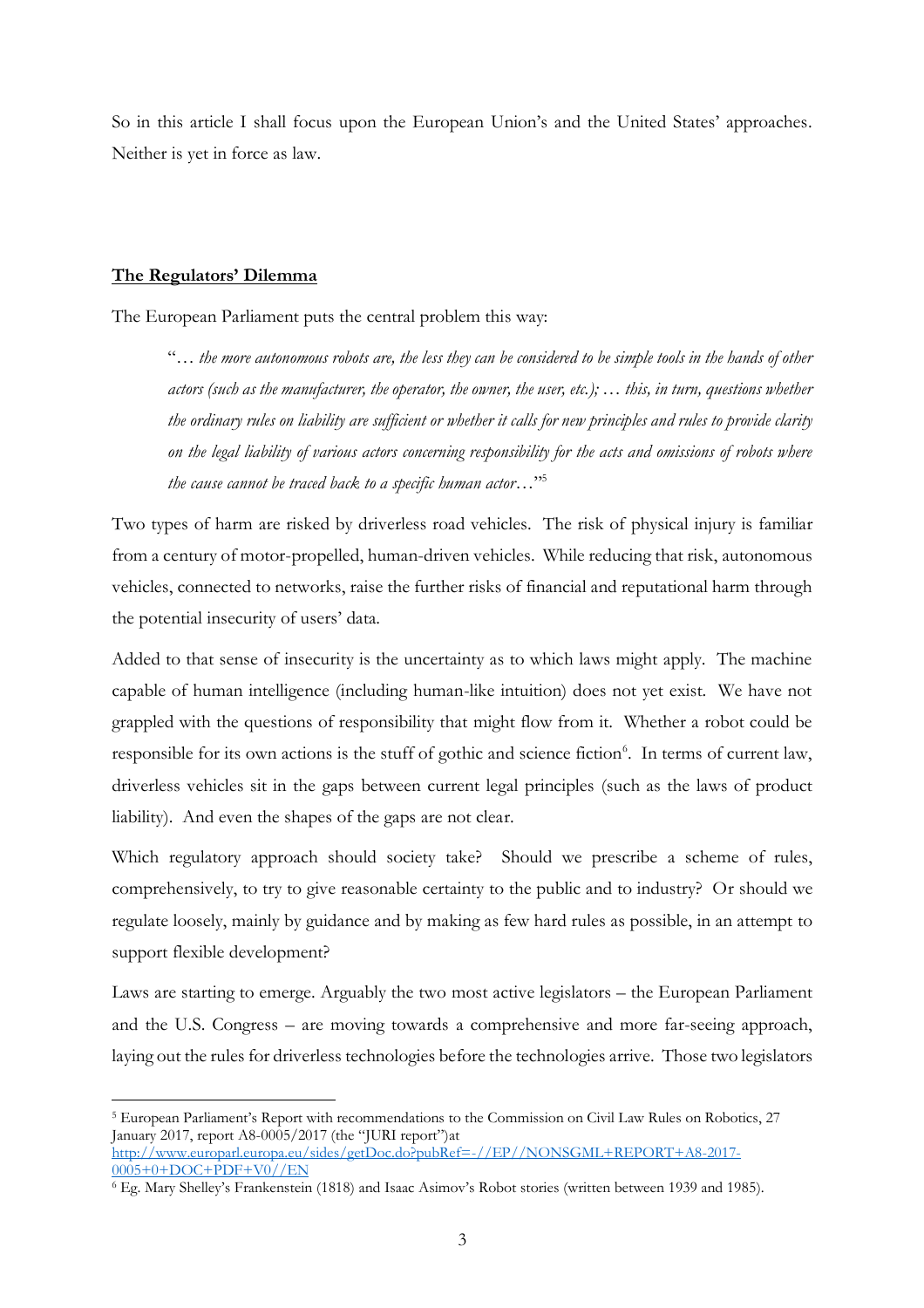are moving faster than individual states. While support for a far-seeing legislative approach has not been universal, the AV industry (including insurers) has been supportive, seeing legal certainty as a necessary part of risk analysis and of doing business.

But the argument for proactive, prophetic and comprehensive regulation has its dissenters. Some regulators – including the U.S. Department of Transport – seem to favour a lighter touch, concerned that the heavy hand of regulation might discourage "nimble" development. And other organisations, including labour unions, warn of adverse effects upon employment rights, including concerns as to health and safety, should legislation reach ahead of technology. The absence from the U.S. Congressional bills of proposed regulation of autonomous commercial vehicles is explained in part by that<sup>7</sup>.

Which view is correct – to stride ahead or to tread cautiously? All sorts of variables are at work in that question. Different approaches are emerging.

### **European Union**

The Legal Affairs (JURI) committee of European Parliament has made recommendations to the European Commission in its report, "Civil Laws on Robotics" 8 . As the European Parliament website puts it:

"*In June 2016, the EPRS Scientific Foresight Unit published an expert study on the Ethical Aspects of Cyber-Physical Systems (CPS). CPS are intelligent robotics systems, linked with the Internet of Things, or technical systems of networked computers, robots and artificial intelligence that interact with the physical world. Examples include automated cars and drones, as well as robots used in healthcare, as aids for disabled people and in agriculture. The study drew attention to possible risks from the development of robotics, including such aspects as employment, privacy protection, safety and civil liability*" 9

The JURI Committee has asked the European Commission

<sup>7</sup> The absence of regulation for the emerging US AV haulage industry is a significant gap (given the amount of testing of AV truck technology in the US). But it is a highly contentious area, given the impact of AV technology upon human labour – see eg. the statement of the Teamsters' (the American union whose membership includes freight drivers) in response to the announcement of S.1885, at [https://teamster.org/news/2017/10/hoffa-senate](https://teamster.org/news/2017/10/hoffa-senate-committee-right-reining-push-include-trucks-legislation)[committee-right-reining-push-include-trucks-legislation](https://teamster.org/news/2017/10/hoffa-senate-committee-right-reining-push-include-trucks-legislation)

<sup>8</sup> The JURI report, page 6

<sup>9</sup>[http://www.europarl.europa.eu/RegData/etudes/ATAG/2017/599250/EPRS\\_ATA\(2017\)599250\\_EN.pdf](http://www.europarl.europa.eu/RegData/etudes/ATAG/2017/599250/EPRS_ATA(2017)599250_EN.pdf)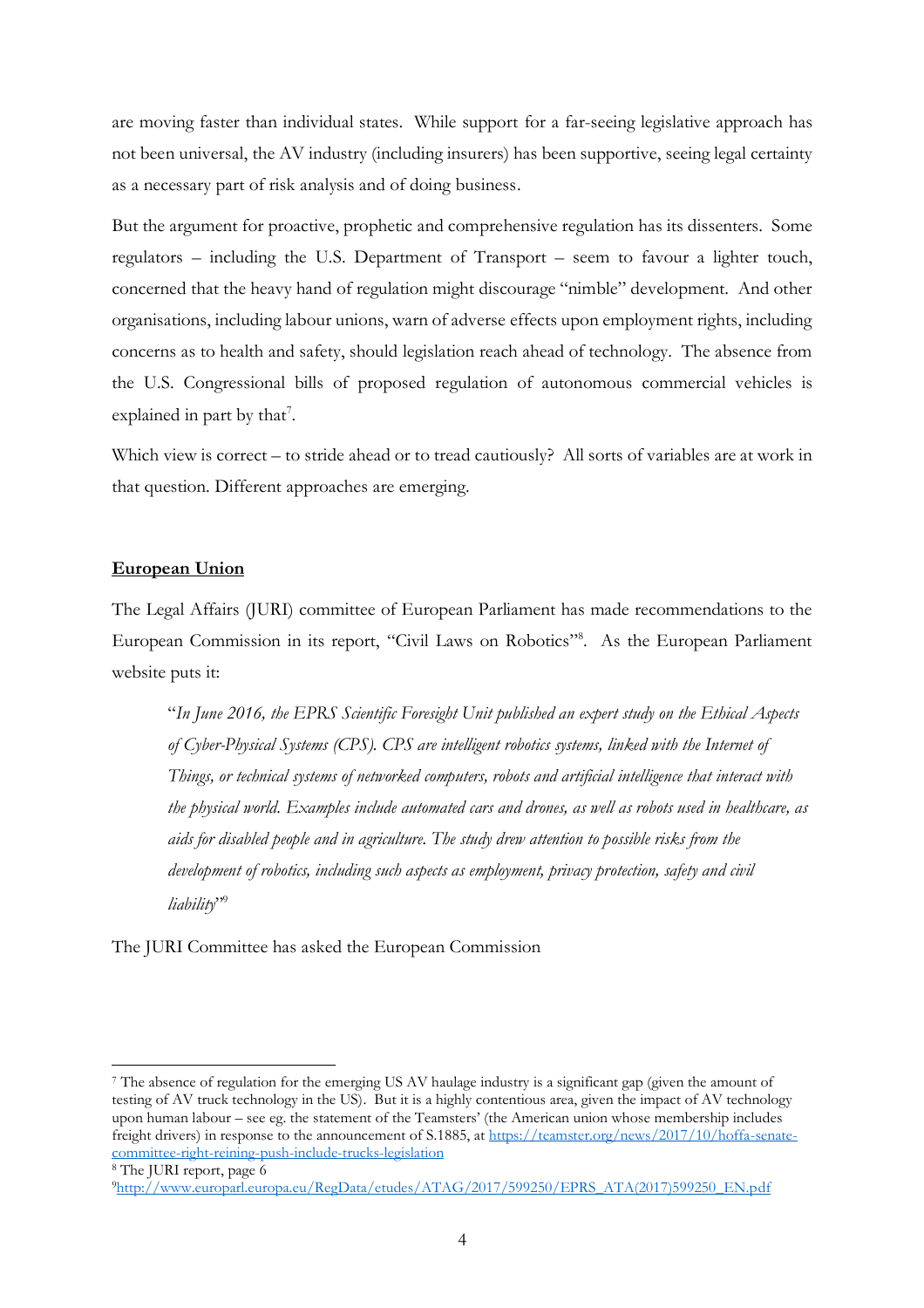"*to submit … a proposal for a legislative instrument on legal questions related to the development and use of robotics and artificial intelligence foreseeable in the next 10 to 15 years, combined with nonlegislative instruments such as guidelines and codes of conduct…*" 10

## *Liability*

The JURI report suggests two possible approaches to determining liability for the injurious acts or omissions of robots: either strict liability or attribution of liability to the person who could have managed the risk:

"*… strict liability requires only proof that damage has occurred and the establishment of a causal link between the harmful functioning of the robot and the damage suffered by the injured party;*"

"*… the risk management approach does not focus on the person "who acted negligently" as individually liable but on the person who is able, under certain circumstances, to minimise risks and deal with negative impacts;… once the parties bearing the ultimate responsibility have been identified, their liability should be proportional to the actual level of instructions given to the robot and of its degree of autonomy, so that the greater a robot's learning capability or autonomy, and the longer a robot's training, the greater the responsibility of its trainer should be; notes, in particular, that skills resulting from "training" given to a robot should be not confused with skills depending strictly on its self-learning abilities*" 11

And JURI recommended that "*all potential responsibilities in the chain*" should be required by law to be insured<sup>12</sup>. JURI asked the Commission to consider "*the implications of all possible legal solutions*", including whether "*the manufacturer, the programmer, the owner or the user* [might] *benefit from limited liability if they contribute to a compensation fund, as well as if they jointly take out insurance to guarantee compensation where damage is caused by a robot*" 13 .

## *Data*

 $\overline{a}$ 

As to data, the preamble to the JURI report notes that:

"*whereas Regulation (EU) 2016/679 of the European Parliament and of the Council (the General Data Protection Regulation) sets out a legal framework to protect personal data; whereas further aspects of data access and the protection of personal data and privacy might still need to be addressed, given that* 

<sup>10</sup> JURI report page 16, para.51

<sup>11</sup> JURI report page 17, para's 54, 55, 56

<sup>12</sup> JURI report page 17, para.58

<sup>13</sup> JURI report page 18, para.59(c)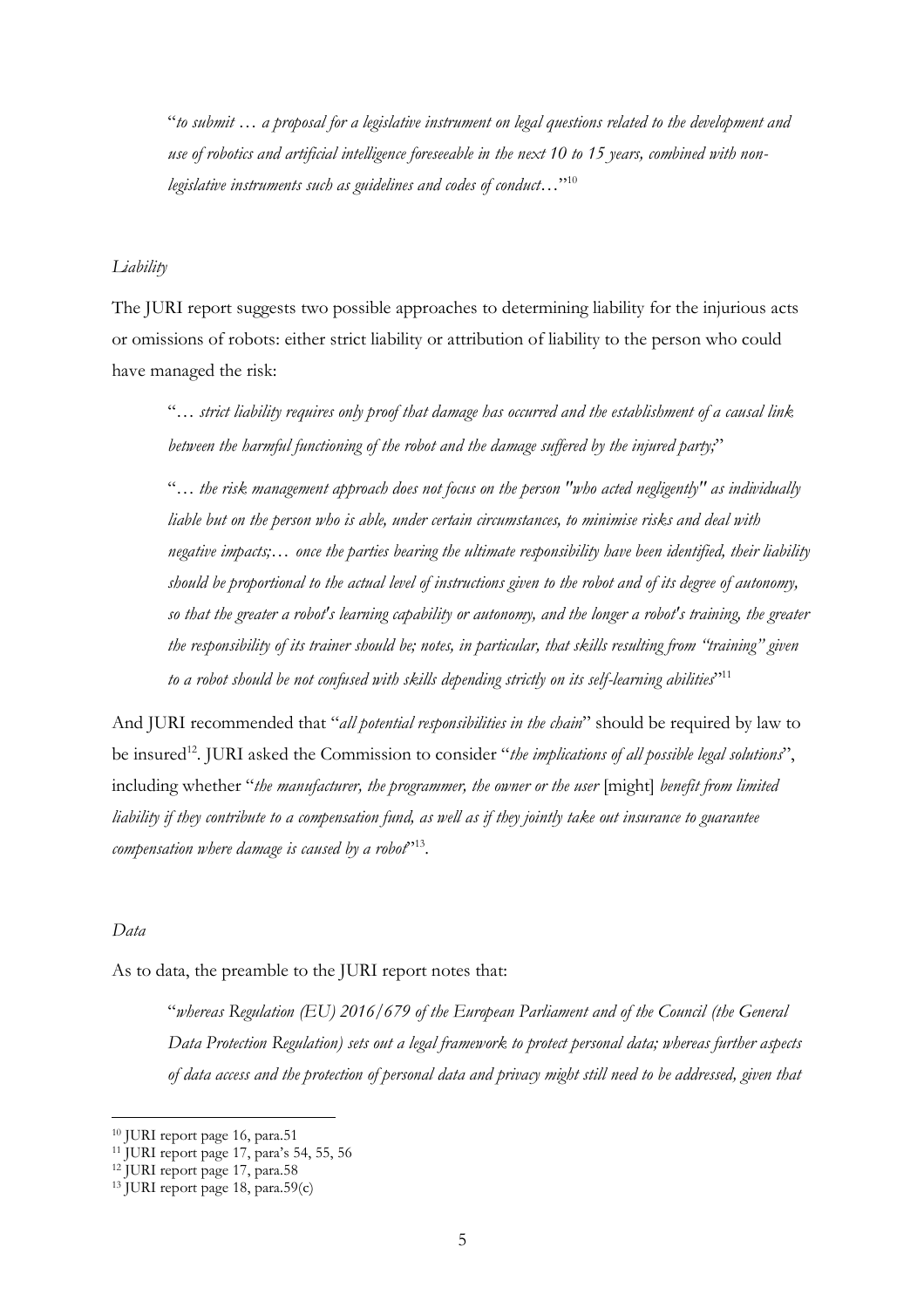*privacy concerns might still arise from applications and appliances communicating with each other and*  with databases without human intervention;"<sup>14</sup>.

## And highlights:

"*… the principle of transparency, namely that it should always be possible to supply the rationale behind any decision taken with the aid of AI that can have a substantive impact on one or more persons' lives; considers that it must always be possible to reduce the AI system's computations to a form comprehensible by humans; considers that advanced robots should be equipped with a 'black box' which records data on every transaction carried out by the machine, including the logic that contributed to its decisions;*" 15

### *EU Regulatory Machinery*

JURI recommends that a European Agency for robotics and artificial intelligence be established, "*dedicated to the cross-sectorial and multidisciplinary monitoring of robotics-based applications, identifying standards for best practice, and, where appropriate, recommending regulatory measures, defining new principles and addressing potential consumer protection issues and systematic challenges*" 16 .

## *European Commission's Response*

The Commission stated at the end of May 2017 that it is "*looking at the appropriate framework to ensure public confidence in particular the certification approach, cyber security, the liability and privacy issues*" <sup>17</sup>. It is understood to be due to submit that proposal in Autumn 2017. At the time of writing (early October 2017), it has not yet done so.

#### **United States of America**

The U.S. Congress is accelerating along the road to comprehensive regulation of autonomous vehicles (excluding "commercial motor vehicles" as defined by the U.S. Code, which essentially

<sup>14</sup> EP Civil Law Rules on Robotics Report, page 5, (O).

<sup>15</sup> JURI report, page 10

<sup>&</sup>lt;sup>16</sup> JURI report, p.10

<sup>17</sup> Page 26 of European Commission Staff Working Document SWD (2017) 177 Final, at <https://ec.europa.eu/transport/sites/transport/files/swd20170177-europe-on-the-move.pdf>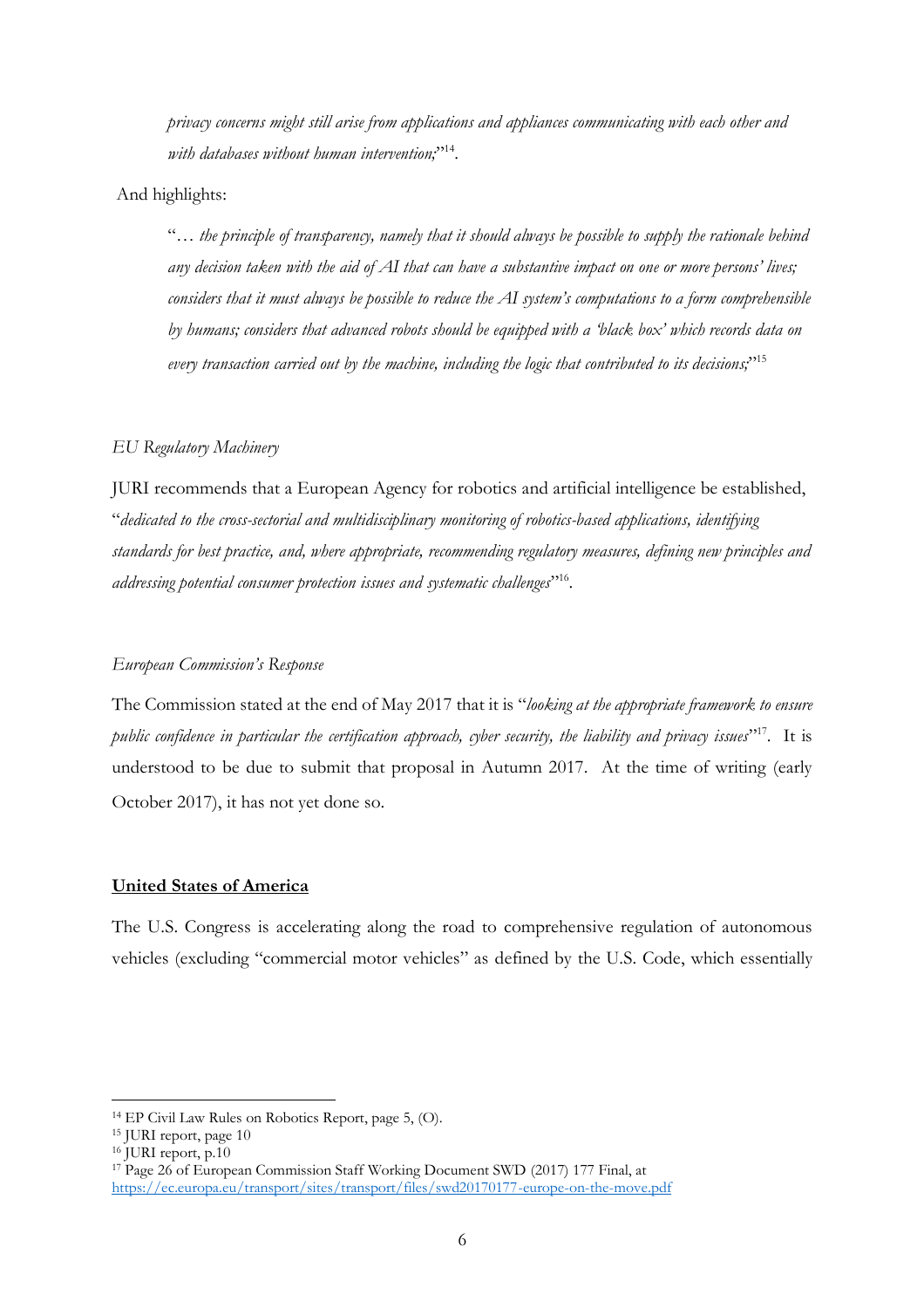excludes trucks and buses<sup>18</sup>). So I use the phrase "autonomous car" as shorthand when discussing the U.S. Congressional approach to date.

There are several practical reasons for this acceleration, including (in no particular order):

- the rapid development of "machine learning" types of artificial intelligence (the continuity of which is essential to driverless vehicles);
- the social benefits of autonomous vehicles (improved road safety; pollution reduction by more efficient driving of fewer, non-fossil-fuel vehicles); and
- the economic benefits (eg. in domestic sales and exports of AV technology, in which American companies are world-leaders).

But perhaps the most pressing need is to standardise American regulation of the features (chiefly the safety features) of road vehicles. Each American state now has its own powers to regulate vehicle features. In the pre-AV United States, that presents little difficulty: state regulation is guided by a Federal Agency and tends not to deviate significantly between states, as the features of current road vehicles are well-established, familiar and mainly uncontroversial.

But the prospect of a radical new technology makes disagreement between states and disparate regulatory approaches more likely (as is already the case in relation to testing). So, absent a nationwide, permissive regulation, an autonomous vehicle driving across the state line might be stopped by local law enforcement officers, and the occupant(s) thought responsible for the vehicle possibly even exposed to criminal charge.

That would be impractical and would frustrate the several benefits of the technology. Hence the need for a nationwide (ie. a federal) approach.

Both Houses of Congress (the House of Representatives and the Senate) have produced bills. Soon, a single Congressional Act will be presented to the President for approval (or veto). So the American AV law is fast taking shape.

# *U.S. House of Representatives*

 $\overline{a}$ 

On 7 September 2017, after debate and committee stages in the House, the U.S. House of Representatives passed its SELF DRIVE Act<sup>19</sup>.

<sup>18</sup> H.R 3388, Section 13(7)(B), S.1885, Section 15 and U.S. Code 31101, which defines commercial vehicles mainly by reference to vehicle weight and number of passengers, at [https://www.law.cornell.edu/uscode/text/49/31101.](https://www.law.cornell.edu/uscode/text/49/31101) <sup>19</sup> H.R. 3388, acronym of "Safely Ensuring Lives Future Deployment and Research in Vehicle Evolution Act". Text of the Bill, with updated position of the Act, at [https://www.congress.gov/bill/115th-congress/house](https://www.congress.gov/bill/115th-congress/house-bill/3388?q=%7B%22search%22%3A%5B%22H.R.3388%22%5D%7D&r=1)[bill/3388?q=%7B"search"%3A%5B"H.R.3388"%5D%7D&r=1](https://www.congress.gov/bill/115th-congress/house-bill/3388?q=%7B%22search%22%3A%5B%22H.R.3388%22%5D%7D&r=1)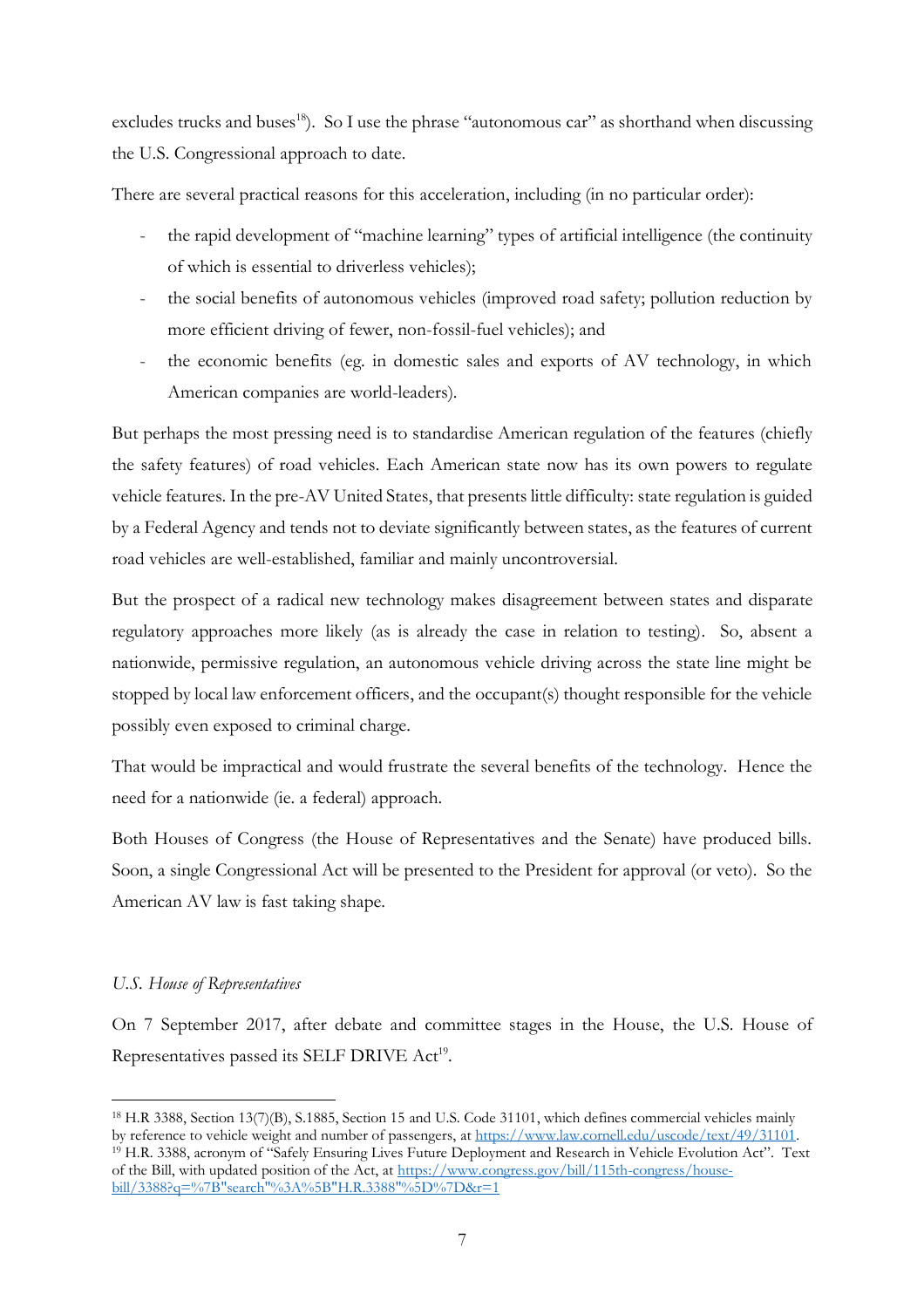The SELF DRIVE Act has as its purpose:

"*to memorialize the Federal role in ensuring the safety of highly automated vehicles as it relates to design, construction and performance, by encouraging the testing and deployment of such vehicles*"

The SELF DRIVE Act proposes a national, Federal regulation of fully self-driving vehicles, subject to regulations to be announced by a Federal administration, the National Highway Traffic Safety Agency<sup>20</sup>, in stages over two years.

At first sight, it is a liberalising Bill – providing the means to write the nationwide safety rules of vehicles all the way to the "highly automated" – ie. fully driverless – level and so preparing the way for driverless vehicles to travel across the country, unhindered by different rules in different states. Its stated purpose is positively to "encourage … the deployment" of driverless vehicles.

At a second glance, the SELF DRIVE Act shows sharp regulatory teeth. These are in a tightlytimetabled set of tasks to be carried out by the Federal agency responsible for traffic safety, the NHTSA. Under the Congressional Act, the Secretary of Transportation would be required to carry out the following tasks in relation to driverless vehicle safety:

- Within 6 months (180 days) of enactment of the safety rule, the Secretary would be required to "*initiate or continue a review of the Federal motor vehicle safety standards in effect*" on the date of enactment<sup>21</sup> and to establish a "*Highly Automated Vehicle Advisory Council*", with members drawn from several areas of expertise, to research and advise upon all safety issues of the technology (including cybersecurity) and to report to the relevant Committees of both Houses of Congress<sup>22</sup>;
- Not later than 1 year after enactment, the Secretary would publicise and send to the relevant Committees of both Houses of Congress a detailed "*rule-making and safety priority plan, as necessary to accommodate the development and deployment of highly-automated vehicles and to ensure the safety and security of highly automated vehicles and motor vehicles and others that will share the roads with highly automated vehicles…*". "*Process and procedure standards for software and cybersecurity*" would be included and the plan would be "*updated* [at least] every 2 years<sup>"223</sup>.
- Within 18 months, the Secretary of Transport would start "*rulemaking proceedings*";
- Within 24 months, the Secretary would "*issue a final* [safety] *rule*" clearly describing: "*the relevant test results, data and other contents required to be submitted by*" [an] *entity*" developing a

<sup>&</sup>lt;sup>20</sup> The NHTSA is an administration of the U.S. Department of Transportation, under the Secretary for Transport: <https://www.transportation.gov/administrations>

<sup>21</sup> HR 3388 Section 4(5)

<sup>22</sup> HR 3388, Section 9

<sup>23</sup> HR 3388, Section 4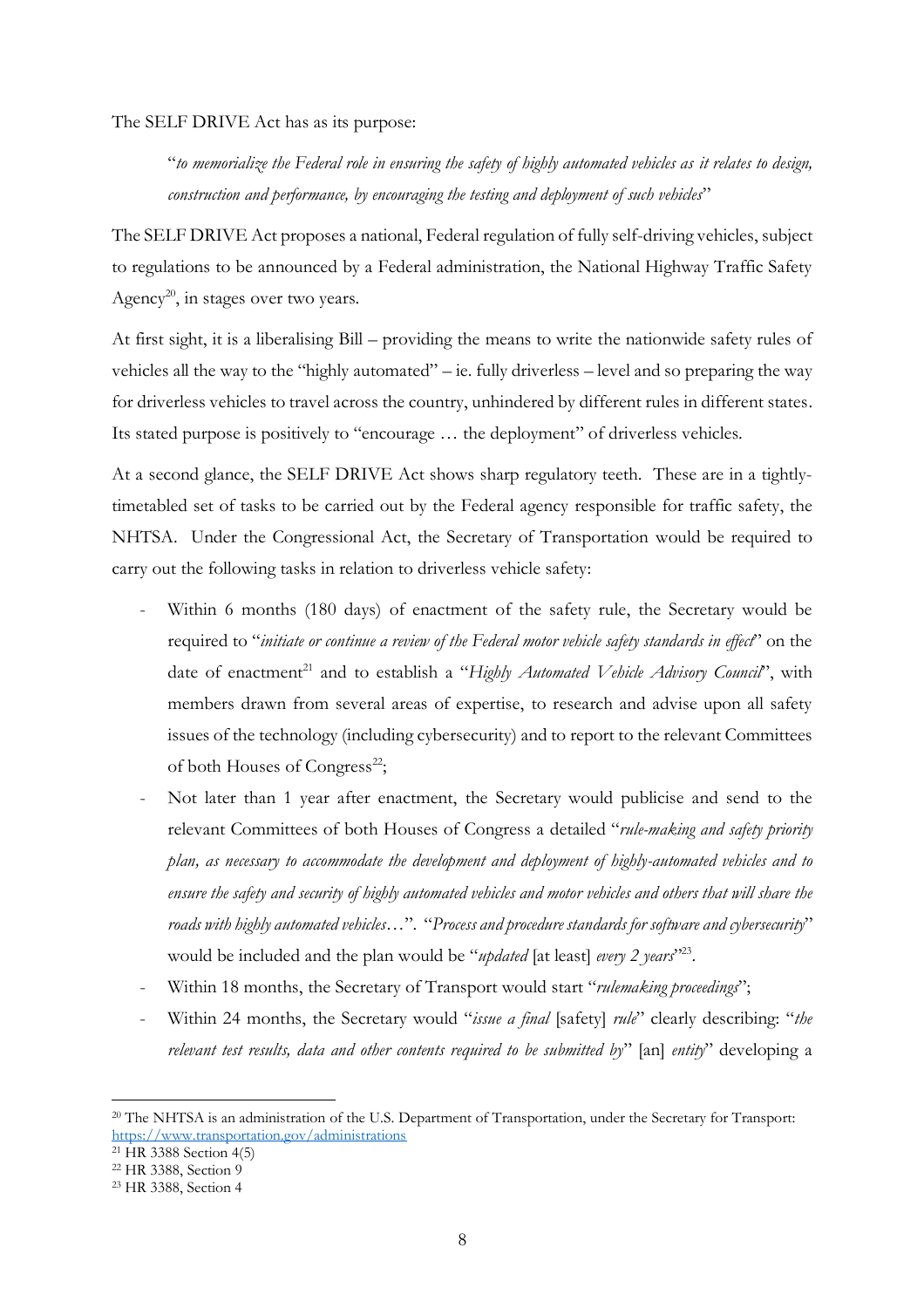highly-automated vehicle or an automated driving system, "*in order to demonstrate that such entity's vehicles are likely to maintain safety*" 24;

- Periodically review and, if necessary, update the safety rule, not later than 5 years after its date of issue $25$ ;

Section 5 of the SELF DRIVE Act provides that:

"*a manufacturer may not sell, offer for sale, introduce or deliver for introduction into commerce, or import into the United States, any highly automated vehicle, vehicle that performs partial driving automation, or automated driving system unless such manufacturer has developed a cybersecurity plan …*"

The cybersecurity plan must include the means of "mitigating reasonably foreseeable" cyber attacks (notably not "preventing" such attacks). Section 12 provides in similar terms for a "privacy plan" to protect users' information.

Section 8 requires the Secretary of Transportation to

"*complete research to determine the most effective method and terminology for informing consumers for each highly automated vehicle or a vehicle that performs partial driving automation about the capabilities and limitations of that vehicle*"

So the SELF DRIVE Act would rule both upon the physical safety of users and upon the protection of their data. It would also legislate for contractual information to be provided to consumers, concerning the capabilities of the vehicle. The Act would preserve common law liability and claims.

And, as a Federal Act, it would take away the power that each state has previously enjoyed, to regulate the features of vehicles.

Strikingly, the SELF DRIVE Act – at least in its current version – aims to regulate cars at Level 5. Level 5 is an as-yet unreached level of technology: the fully-automated<sup>26</sup> (ie. fully "driverless") car. Whether the possible implication of this (the exclusion of lesser levels of autonomy from any federal regulation) was intended is unclear.

There are lesser levels of autonomy that have not yet been achieved (some current AV technology has been described as being at Level  $3^{27}$ ). As an explanatory note to the later Senate Bill put it:

<sup>24</sup> HR 3388 Section 4

<sup>25</sup> HR 3388 Section 4

<sup>26</sup> HR 3388, Section 13 (defining "automated driving task" and other key definitions in terms of a level 5 vehicle, ie. fully driverless). Se[e https://www.sae.org/misc/pdfs/automated\\_driving.pdf](https://www.sae.org/misc/pdfs/automated_driving.pdf) for chart showing levels of vehicle autonomy.

<sup>27</sup> See eg[. http://www.carmagazine.co.uk/car-news/tech/audi-a3-level-3-autonomy-how-did-they-get-it-to-market/](http://www.carmagazine.co.uk/car-news/tech/audi-a3-level-3-autonomy-how-did-they-get-it-to-market/)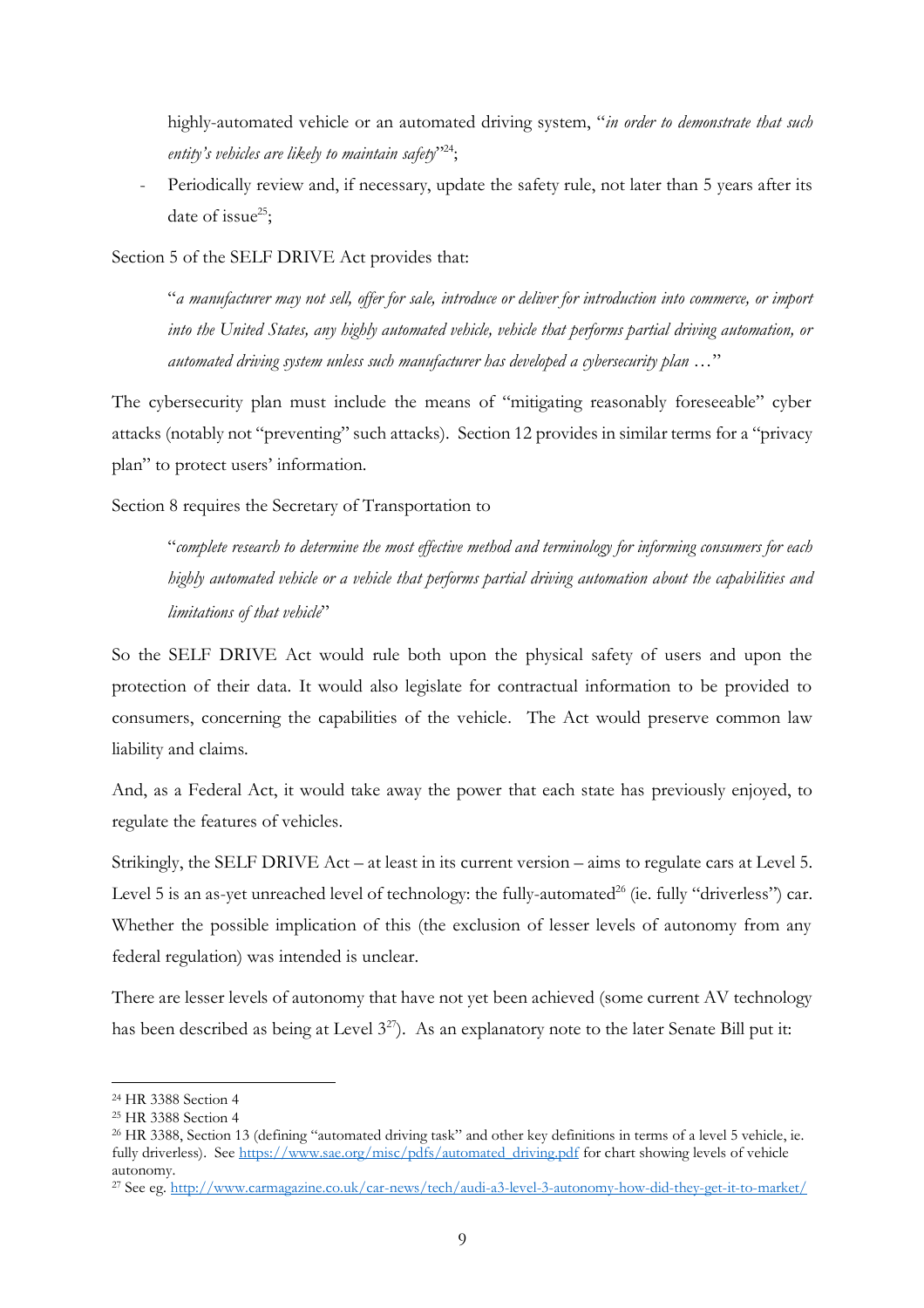"*A Level 3 vehicle can drive itself in some circumstances (e.g., on highways, or in specified geographic areas), but requires that a human driver be present to take over if needed. A Level 4 vehicle can drive itself in some circumstances, and does not need a human driver to take over (e.g., it can pull itself over safely if needed). A Level 5 vehicle can drive itself in all circumstances, and does not need a human driver to take over.*" 28

#### *The Response to the H.R. SELF DRIVE Act*

The House of Representatives' Act, with its acceleration to Level 5, raised safety concerns. Professor Raj Rajkumar, Co-Director of the General Motors-Carnegie Mellon Autonomous Driving Collaborative Research Lab at Carnegie Mellon University<sup>29</sup>, was quoted as saying:

"*"We have a whole bunch of other companies, the non-carmakers and non-automotive suppliers, who basically want to get a foothold and some publicity by being first on the road, and don't necessarily understand the complexities of what happens in the real world. Things go wrong. I worry that people could get hurt in the process. And if people get hurt, and god forbid someone gets killed, that in turn could induce a backlash, and people could start saying "this technology is too immature."* " 30

And the regulators in the US Department of Transport (NHTSA) and the legislators in the House of Representatives seem to be on different paths.

The NHTSA already publishes regular reviews of traffic safety – including of developing autonomous vehicle technology. But the NHTSA has not progressed as far as the House of Representatives has proposed, by envisaging and setting out comprehensive and mandatory rules for a driverless future, now.

The NHTSA website in September 2017 said this –

"*Let's be clear: fully automated or "self-driving" vehicles aren't arriving in showrooms tomorrow; they're likely years, maybe even decades, away*"

- and the NHTSA described its September 2017 "Vision for Safety' document as a "*roadmap*" and a "*non-regulatory approach*" <sup>31</sup>, aimed at making "*Department regulatory processes more nimble to help match the pace of private sector innovation*" and "*not imped[ing] progress with unnecessary or unintended barriers to* 

<sup>28</sup> [https://www.commerce.senate.gov/public/\\_cache/files/debff507-c526-4548-a026](https://www.commerce.senate.gov/public/_cache/files/debff507-c526-4548-a026-c83e8fc43679/DF690176DCD1293C1A531DF3EEE893BB.av-start-section-by-section.pdf) [c83e8fc43679/DF690176DCD1293C1A531DF3EEE893BB.av-start-section-by-section.pdf](https://www.commerce.senate.gov/public/_cache/files/debff507-c526-4548-a026-c83e8fc43679/DF690176DCD1293C1A531DF3EEE893BB.av-start-section-by-section.pdf)

<sup>29</sup> <https://www.cylab.cmu.edu/education/faculty/rajkumar.html>

<sup>30</sup> <https://www.theverge.com/2017/9/6/16259170/self-drive-act-autonomous-cars-legislation>

<sup>31</sup> <https://www.nhtsa.gov/automated-vehicles/vision-safety>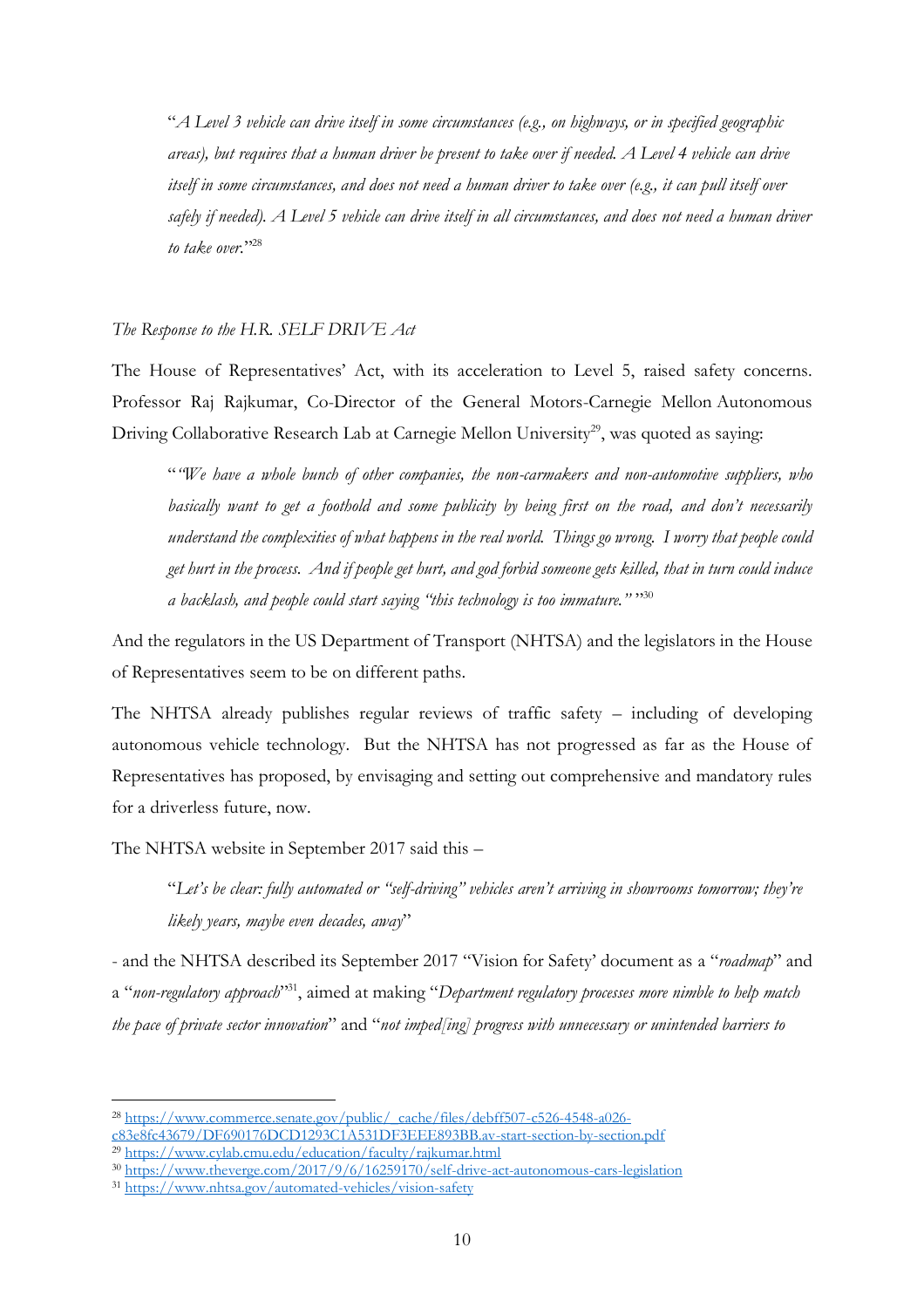## *innovation*" 32 .

But the SELF DRIVE Act had started a journey. And press coverage was sympathetic to its aims, noting that "*Silicon Valley has long pressed lawmakers for a federal framework to deploy more self-driving cars*  on the roads<sup>233</sup>. And, (as NHTSA acknowledges in its report, against the background of mixed Federal and State sources of current vehicle law) "*States are looking for reassurance that the Federal*  Government has tools to keep their roadways safe<sup>734</sup>.

And, while not as far-reaching in its regulation of future technology as the SMART DRIVE Act, the NHTSA "Vision for Safety" document was a detailed roadmap, describing many of the areas that would be prescribed if the House of Representatives' SELF DRIVE Act were enacted.

## *The U.S. Senate*

The Senate Bill was announced on 28 September, passed its committee stage on 4 October and the text was published on 5 October 2017. It will now move to the floor of the Senate for debate<sup>35</sup>. Its title is the AV START<sup>36</sup> Bill  $(S.1885)^{37}$ .

Some terms and timings differ, but the Senate Bill replicates the House of Representatives' SELF DRIVE Act in several key ways, including these:

- It would not regulate AV commercial vehicles;
- It would ensure the Federal government's role in taking "*responsibility for automated vehicle design, construction, and performance*", including the updating of pre-AV vehicle specifications, while "maintaining state and local roles in determining traffic laws, registration, and licensing<sup>138</sup>;
- It seeks to strengthen vehicle safety, data security and cybersecurity standards;
- It would promote consumer education.

But the Senate Bill takes a different approach to the House of Representatives in the following areas:

<sup>32</sup> NHTSA "Vision for Safety" document, September 2017, at pages i and ii

<sup>33</sup> [http://www.politico.com/tipsheets/morning-tech/2017/09/05/tracking-daca-tax-reform-self-driving-cars-](http://www.politico.com/tipsheets/morning-tech/2017/09/05/tracking-daca-tax-reform-self-driving-cars-222111)[222111](http://www.politico.com/tipsheets/morning-tech/2017/09/05/tracking-daca-tax-reform-self-driving-cars-222111)

<sup>34</sup> NHTSA "Vision for Safety" document, September 2017, at page 3

<sup>35</sup> [https://www.thune.senate.gov/public/index.cfm/press-releases?ID=EE5438EB-D2C6-41CF-8A59-](https://www.thune.senate.gov/public/index.cfm/press-releases?ID=EE5438EB-D2C6-41CF-8A59-C76907907E66)

[C76907907E66](https://www.thune.senate.gov/public/index.cfm/press-releases?ID=EE5438EB-D2C6-41CF-8A59-C76907907E66)

<sup>36</sup> Acronym for "American Vision for Safer Transportation through Advancement of Revolutionary Technologies" <sup>37</sup> <https://www.congress.gov/bill/115th-congress/senate-bill/1885/text>

<sup>38</sup> [https://www.thune.senate.gov/public/index.cfm/2017/9/thune-introduces-bipartisan-autonomous-vehicle](https://www.thune.senate.gov/public/index.cfm/2017/9/thune-introduces-bipartisan-autonomous-vehicle-legislation)[legislation](https://www.thune.senate.gov/public/index.cfm/2017/9/thune-introduces-bipartisan-autonomous-vehicle-legislation)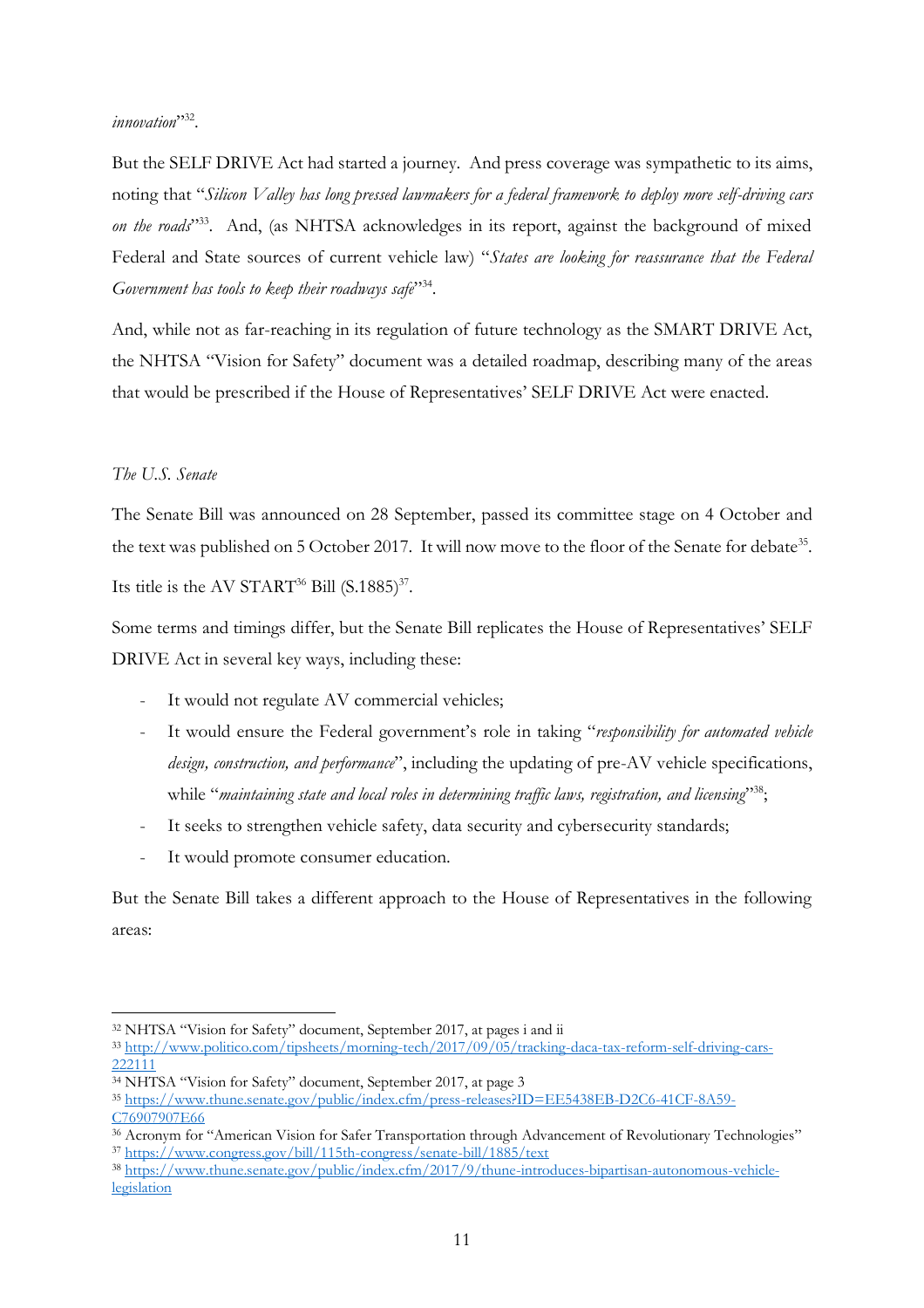- The Senate (possibly correcting the Level 5 approach in the H.R. SELF DRIVE Act) distinguishes between types of autonomous car. It does so by adopting the commonly accepted definitions of those levels, as defined by the SAE International Standard or by any different standard "*subsequently adopted by the Secretary*" <sup>39</sup>. S.1885 describes "*level 3, 4 or 5 automated driving system*[s]"<sup>40</sup>. The Secretary of Transport is required to "*commence a rulemaking proceeding*" - on a timetable similar to that set out in the SELF DRIVE Act - "*by reference into the relevant safety standards*" 41;
- The Senate would prevent "*the denial of a license to operate a self-driving vehicle on the basis of a* disability<sup>y42</sup>. That is an especially significant provision – not only for the benefit of increased mobility for those with a disability, but because it challenges the idea that an AV must always be capable of control by a human driver. That principle remains at the core of international vehicle construction regulation; its survival is questionable<sup>43</sup>.

## *The Shape of Emerging U.S. AV Law*

A shape emerges, even while some important areas (chiefly commercial AV's) remain controversial. The Senate has yet to debate the Bill on the floor. The future - including the political future - is inherently uncertain. But, in summary:

- The case for greater Federal regulation of cars has been accepted (and is obvious by the swift legislative activity of both Houses of Congress). So the AV industry's argument in favour of legal certainty seems to have won legislative favour;
- The case for regulating prospectively and from the centre, for car technologies not yet in existence (Level 4 and 5 AV's) has also been accepted (and the NHTSA argument for merely "voluntary" guidelines appears to be in retreat, at least in the view of Congress);
- Conversely, Congress as a whole appears to agree that employment effects should not be predicted and should be tackled as the technology is rolled out (hence the absence of regulation for commercial AV's). That might be explained not just by the unpredictability of those economic and social effects, but also by the current technological unavailability of electric engines capable of powering such large vehicles. Or it might be for reasons of

<sup>39</sup> S.1885, Sections 2 and 8 (pages 3, 4, 17, 18)

 $40$  Ibid

<sup>41</sup> S.1885, Section 4 (page 10)

<sup>42</sup> [https://www.thune.senate.gov/public/index.cfm/2017/9/thune-introduces-bipartisan-autonomous-vehicle](https://www.thune.senate.gov/public/index.cfm/2017/9/thune-introduces-bipartisan-autonomous-vehicle-legislation)[legislation](https://www.thune.senate.gov/public/index.cfm/2017/9/thune-introduces-bipartisan-autonomous-vehicle-legislation) and S.1885, Section 3 (page 7, lines 15 to 21) and Section 10 (page 28)

<sup>43</sup> See Chapter One of my book "The Law of Driverless Cars: An Introduction" (Law Brief Publishing, 2017)